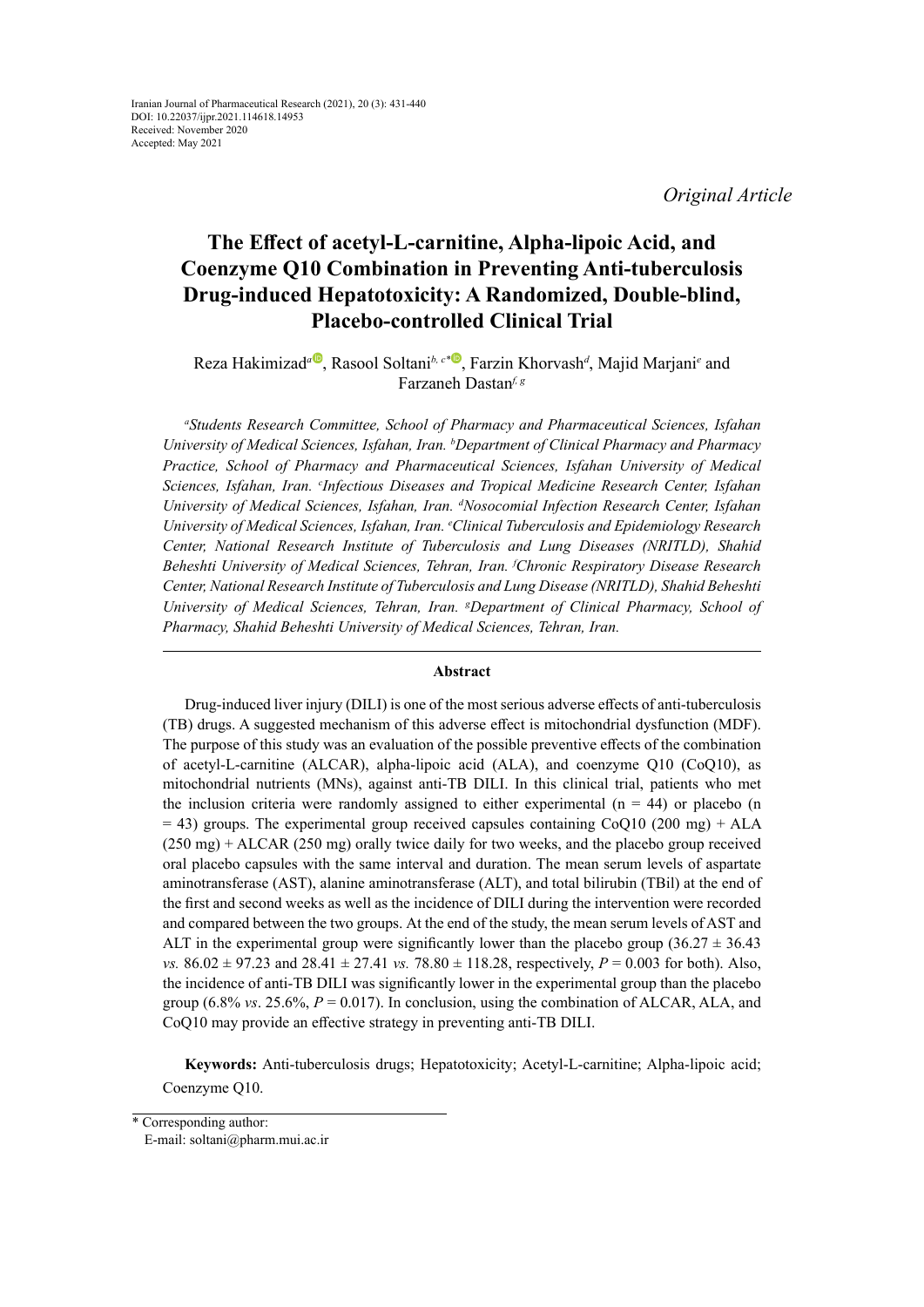# **Introduction**

Tuberculosis (TB) is an important health problem in the world that is one of the top 10 causes of death. According to the World Health Organization (WHO) global TB report, the incidence of TB in Iran was about 11000 cases in 2017 (1).

Standard treatment of TB includes the combination of isoniazid (INH), rifampin (RIF), pyrazinamide (PZA), and ethambutol (EMB). The first three drugs are hepatotoxic, and drug-induced liver injury (DILI) is one of the most serious adverse effects among TB patients who receive this regimen (2). The reported incidence of anti-TB DILI has been from 5% to as high as 33%, depending on the DILI definition and the studied population (3). Anti-TB DILI may cause considerable morbidity or mortality as well as the discontinuation of the suspected agent(s), significantly contributing to non-adherence, treatment failure, relapse, and drug resistance (2). Therefore, any preventive measure for decreasing the risk of anti-TB DILI is crucial.

The exact mechanism of anti-TB DILI has not yet been completely understood; however, recent research suggests that mitochondrial dysfunction (MDF) may contribute to DILI. The elevated levels of RIF and INH reactive intermediates cause MDF and induce cellular oxidative stress (OS) due to reactive oxygen species (ROS) production. Thus, treatments that target OS/MDF may represent a novel therapeutic approach to the prevention of anti-TB DILI (4).

Acetyl-L-Carnitine (ALCAR) is an effective substrate for mitochondrial energy metabolism and among carnitine derivatives, quantitatively and functionally is the most significant ester. Carnitine also has free radical scavenging activity improving antioxidant status (5, 6). The hepatoprotective effects of carnitine against several agents including acetaminophen, sodium valproate, and arsenic have been demonstrated in some studies (6-8).

Alpha-Lipoic acid (ALA), also known as thioctic acid, functions as a coenzyme for mitochondrial enzymes and an amphipathic antioxidant (9, 10). Several experimental studies have suggested that ALA has beneficial effects against liver injury induced by acetaminophen, chloroquine, methotrexate, and alcohol (11). Moreover, the hepatoprotective effect of ALA against RIF+INH-induced hepatotoxicity in an animal model has been documented (12).

CoQ10 is an electron carrier in the mitochondrial respiratory chain. In addition to its key role in mitochondria, CoQ10 acts as the only endogenous lipid-soluble antioxidant with potent antioxidant properties, scavenging free radicals and inhibiting lipid peroxidation (13). Several studies in animal models have demonstrated the ability of CoQ10 to reduce or prevent acetaminophen hepatotoxicity as well as metabolic-stress-induced liver damage (14, 15). Furthermore, an animal study showed the protective effect of CoQ10 against RIF+INHinduced hepatotoxicity (16).

Evidence from human trials or *in-vitro* studies show synergistic effects of ALCAR, ALA, and CoQ10 (two or three of these agents) for reduction of insulin resistance (17) and myocardial damage (18), rescuing disuseinduced muscle atrophy (19), and improving liver mitochondrial content, size, and serum liver enzymes in non-alcoholic fatty liver disease (20). The present study aimed to investigate the possible preventive effects of the combination of these agents against anti-TB DILI.

## **Experimental**

# *Setting and study population*

This randomized, double-blind, multicenter, placebo-controlled clinical trial was conducted in two hospitals in Iran including Masih Daneshvari hospital, the national referral center of tuberculosis and lung diseases affiliated to Shahid Beheshti University of Medical Sciences, and Al-Zahra hospital complex affiliated to Isfahan University of Medical Sciences (IUMS), the largest tertiary care medical center and a referral infectious diseases ward in the region, from June 2016 to September 2018. The study protocol and procedures were in accordance with the ethical standards outlined in the Declaration of Helsinki and its later amendments (21) and approved by the ethical committee of IUMS (ethical code: IR.MUI.REC.1395.3.929). All participants were provided written informed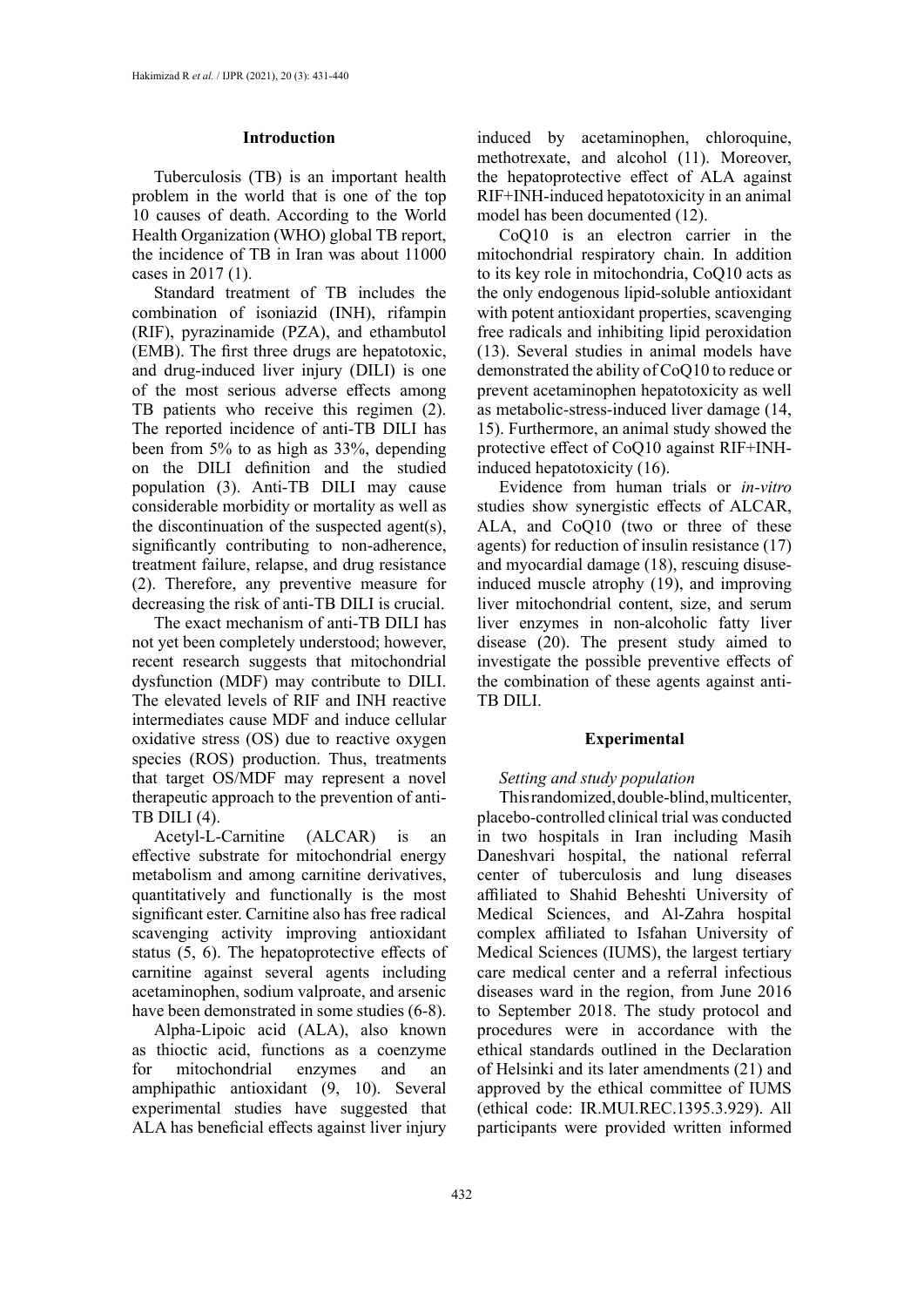consent before entering the study. The study was registered in the Iranian Registry of Clinical Trials with the registration number IRCT20150721023282N11.

Participants were selected from inpatients in the above-mentioned hospitals and were included if they 1) aged over 18 years regardless of gender; 2) were diagnosed with pulmonary TB based on clinical, radiological (X-ray), and microbiological (at least two out of three consecutive sputum samples were positive for Acid Fast Bacilli) findings; 3) had no previous history of using anti-TB drugs; 4) had normal liver function tests (LFT) at baseline (alanine aminotransferase [ALT] < 35 U/L, aspartate aminotransferase [AST] < 35 U/L, alkaline phosphatase [ALP] < 130 U/L, and total bilirubin  $[TBil] < 1$  mg/dL) (22).

Patients were excluded if they 1) had comorbid liver diseases (*e.g*., hepatitis B, hepatitis C, autoimmune hepatitis, and hepatic cirrhosis); 2) had a severe heart (e.g., heart failure and angina pectoris), kidney (serum creatinine more than 1.2 mg/dL), or gastrointestinal (inflammatory bowel disease and malabsorption) disorder; 3) were positive for HIV infection; 4) had the history of taking either ALCAR, ALA, or CoQ10 during the last 4 weeks; 5) had concomitant use of known hepatotoxic drugs (*e.g*., sodium valproate and methotrexate); 6) were allergic or intolerant to the agents; and 7) were pregnant or lactating.

## *Study design and interventions*

The subjects were randomly assigned to either experimental or placebo groups (1:1 ratio). Both groups received standard anti-TB drug regimen including isoniazid (5 mg/ kg), rifampin (10 mg/kg), ethambutol (15 mg/ kg), and pyrazinamide (25 mg/kg) according to WHO standard regimen (1). Additionally, the experimental group received drug capsules containing CoQ10 (200 mg) + ALA  $(250 \text{ mg})$  + ALCAR  $(250 \text{ mg})$  (Vitacost<sup>®</sup>, USA) orally twice per day for two weeks, and the placebo group received oral placebo capsules with the same shape, color, size, and weight (manufactured by the pharmaceutical laboratory, School of Pharmacy and Pharmaceutical Sciences, IUMS) twice daily for two weeks. The drug and placebo capsules were started concomitantly with the anti-TB

regimen. For randomization and blindness, each capsule container was given a unique code based on its content (drug or placebo) by a third person unaware of the study design. Upon inclusion of each patient, a container was randomly given to him/her, with the code being recorded on his/her consent form. At the end of the study and after the determination of the patient's own results, the recorded code was identified in terms of intervention type. Therefore, the prescribing physician, the patients, the data collector, and laboratory personnel were all blinded to the type of intervention.

#### *Assessments and outcome measures*

LFTs were determined at the start of treatment and weekly for two weeks by measuring serum aspartate aminotransferase (AST), alanine aminotransferase (ALT), and total bilirubin (TBil). Serum albumin was measured only at baseline for evaluation of hypoalbuminemia as a possible risk factor for DILI. Patients were monitored every day for any symptom or sign related to adverse drug effects.

Anti-TB DILI was diagnosed by the presence of at least one of the following criteria based on the definition of the American Thoracic Society (ATS): 1) an increase in serum ALT greater than three times the upper limit of normal (ULN), concomitant with symptoms of hepatic toxicity consisting nausea, vomiting, abdominal pain, weakness, and jaundice; 2) a rise of more than five times the ULN in serum ALT with or without liver injury symptoms (23).

All patients with DILI were divided into three following subgroups according to WHO Toxicity Classification Standards (23): Severe (grade 4) DILI, the elevation of peak serum  $ALT > 10$  times the ULN; moderate (grade 3) DILI, the elevation of peak ALT > 5 to  $\leq$ 10 times the ULN; mild DILI (grade 2), the elevation of peak  $ALT > 2.5$  to  $\leq 5$  times the ULN. The ULN of ALT in our study was 40 U/L. Of note, grade 1 ( $ALT < 2.5$  times the ULN) was not included in this study due to its less importance. Once DILI was detected, the change of anti-TB treatment was considered according to the ATS guideline, including drug replacement, interruption, discontinuation,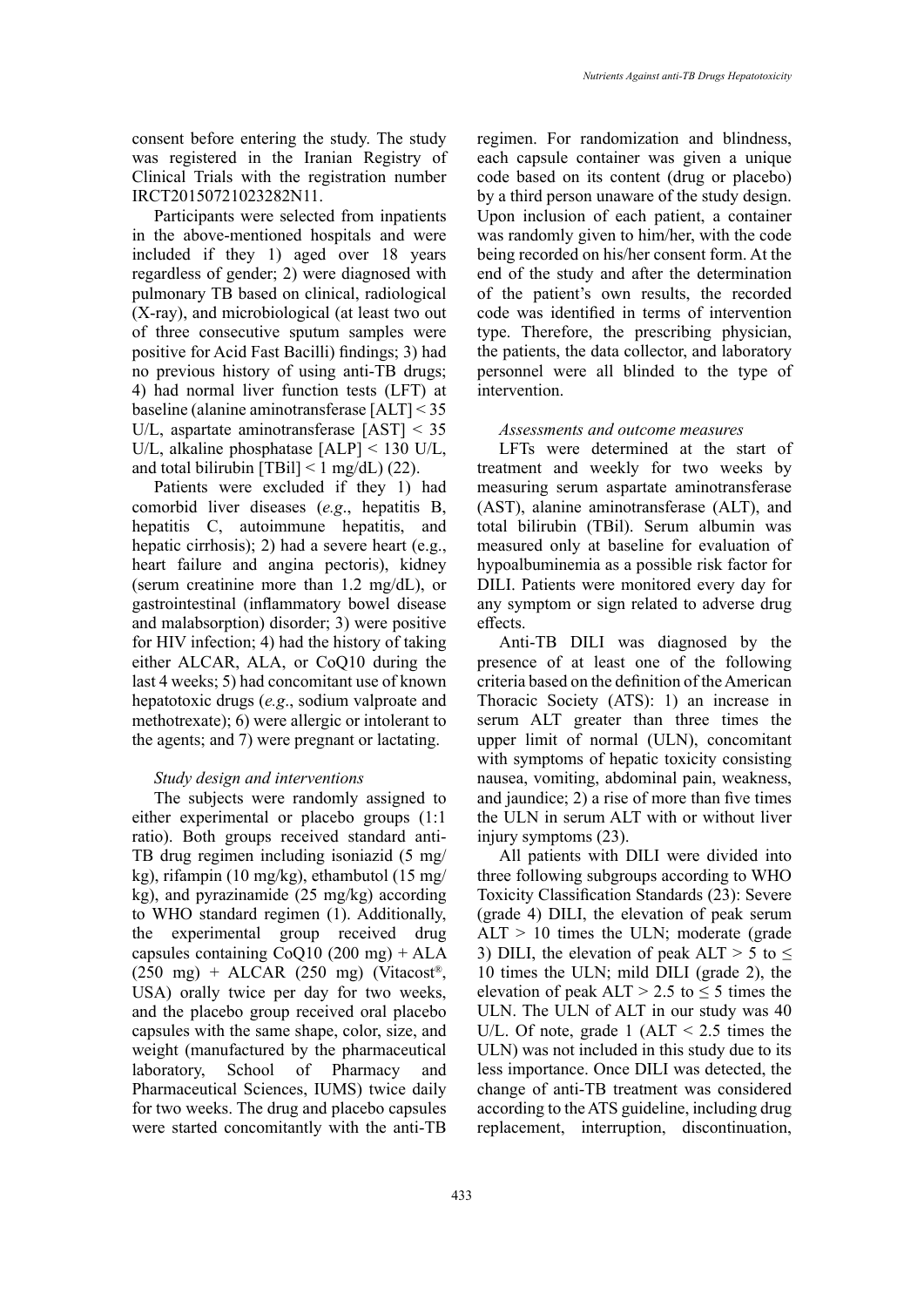## and dose reduction (23).

The primary outcome measures were the differences between the two groups regarding the mean values of LFTs at the end of the first and second weeks, as well as the number of cases with DILI during the intervention. The secondary outcome measure was the frequency of any adverse effect reported by the patients during the study.

# *Statistical analysis*

Data were analyzed using SPSS version 22.0 (SPSS Inc., Chicago, IL, USA) for Windows. The distribution pattern of continuous data was evaluated by the Kolmogorov–Smirnov test. Independent samples t-test and Mann– Whitney U-test were used for comparing means  $\pm$  SD of normally (ALP levels in all time points) and non-normally (all other continuous variables) distributed continuous variables, respectively. Chi-square or Fisher's exact tests were used to analyze probable associations between categorical variables. To find the probable association of evaluated variables with anti-TB DILI, logistic regression analysis was performed with the results being represented as odds ratio (OR) and their 95% confidence intervals (CIs). For this, the occurrence of anti-TB DILI was considered as a dependent variable, while the patients' demographic, clinical, and laboratory data were assumed as independent variables. First, the association of each independent variable was evaluated separately using univariate analysis followed by multivariate analysis of variables significantly associated with anti-TB DILI. A *P-*value less than 0.05 was considered statistically significant.

# **Results**

#### *Participants*

From 130 patients assessed for eligibility, a total of 100 confirmed cases of TB underwent randomization, of whom 3 patients were excluded due to unwillingness to participate. Of 97 patients who underwent the interventions, 4 and 6 patients were excluded from the experimental and placebo groups, respectively, because of either no follow-up or discontinuation of the use of capsules (Figure 1). Finally, 44 patients in the experimental group and 43 patients in the placebo group completed the study. All of the cases had pulmonary TB. There was no significant difference between the two groups regarding demographic and clinical characteristics (Table 1).

Baseline levels of ALT, AST, TBil, and ALP were not statistically different between the groups (Table 1). Although the mean values of ALP and TBil after 1 and 2 weeks of treatment were not significantly different between the two groups, mean levels of AST and ALT were significantly higher in the placebo group than in the experimental group after 2 weeks of treatment ( $P = 0.003$ ).

# *Incidence of liver injury*

The incidence of DILI in the experimental group ( $n = 3$ , 6.8%) was significantly lower than that in the placebo group ( $n = 11, 25.6\%$ ;  $P = 0.017$ . As shown in Table 2, most cases of DILI in the placebo group were mild.

# *Associated factors of anti-TB DILI*

According to univariate analysis, hypoalbuminemia (serum albumin less than 3.5 g/dL) and being in the experimental group were significantly related to anti-TB DILI (Table 3). After adjusting these variables in the multivariate logistic regression model, hypoalbuminemia (odds ratio [OR] 10.07, 95% confidence interval [CI] 1.23–82.66, *P*  $= 0.032$ ) and being in the experimental group  $(OR = 0.25, 95\% \text{ CI} = 0.06 - 0.99, P = 0.049)$ remained statistically significant, showing that the rate of anti-TB DILI was significantly higher in patients with hypoalbuminemia and lower in the experimental group (patients who received CoQ10/ALA/ALCAR capsules) than the placebo group.

## *Adverse drug reactions*

During the study period, no significant adverse reactions relevant to the experimental group were detected. However, mild nausea, abdominal cramps, and dyspepsia were reported in two (4.5%) patients of this group. Furthermore, no patients discontinued the drugs because of these adverse effects.

## *Effect size and study power*

Using ALT serum levels at the end of the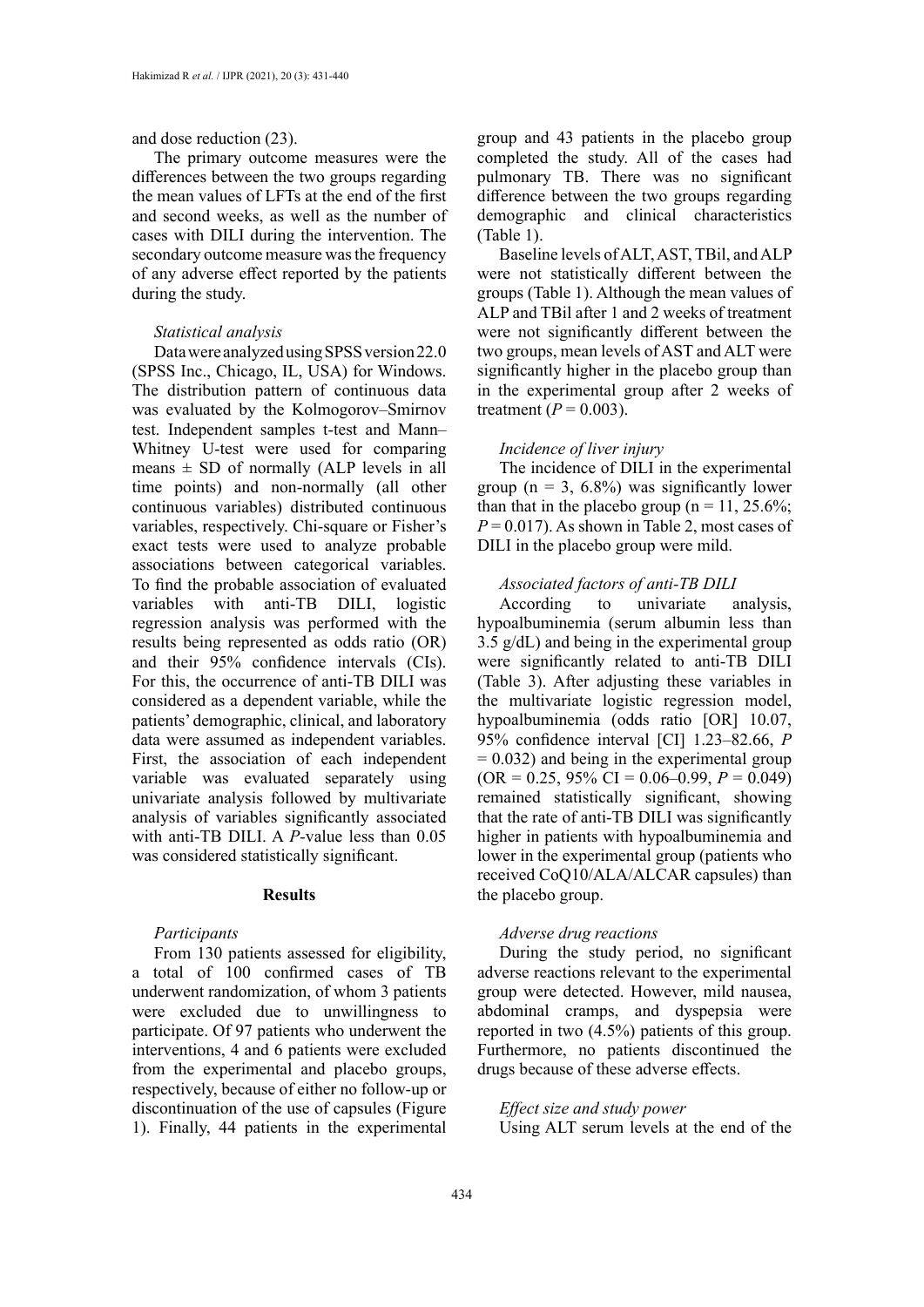

**Figure 1.** CONSORT flowchart of the study.

intervention, the effect size (d) and study power were calculated as 0.43 and 77.7%, respectively.

# **Discussion**

Anti-TB DILI is the primary cause of treatment discontinuation, change of the regimen, reduced efficacy, and drug resistance (3, 24). The overall incidence rate of DILI among our study population receiving the WHO-recommended TB regimen for pulmonary TB was 16.1% which was similar

to the reported rate of previous studies in Iran (25, 26). This clinical trial found a significant difference in DILI incidence between MNs treatment consisting of ALCAR, ALA, and CoQ10, and placebo  $(P = 0.017)$ . Furthermore, in the subgroups of the severity of the liver injury, we found a significant difference between the two groups in terms of mild DILI  $(P=0.03)$ , which was the most frequent type of liver injury in ours as previous studies (24, 27). This result demonstrates that our combination was more effective in the prevention of mild to moderate DILI rather than moderate to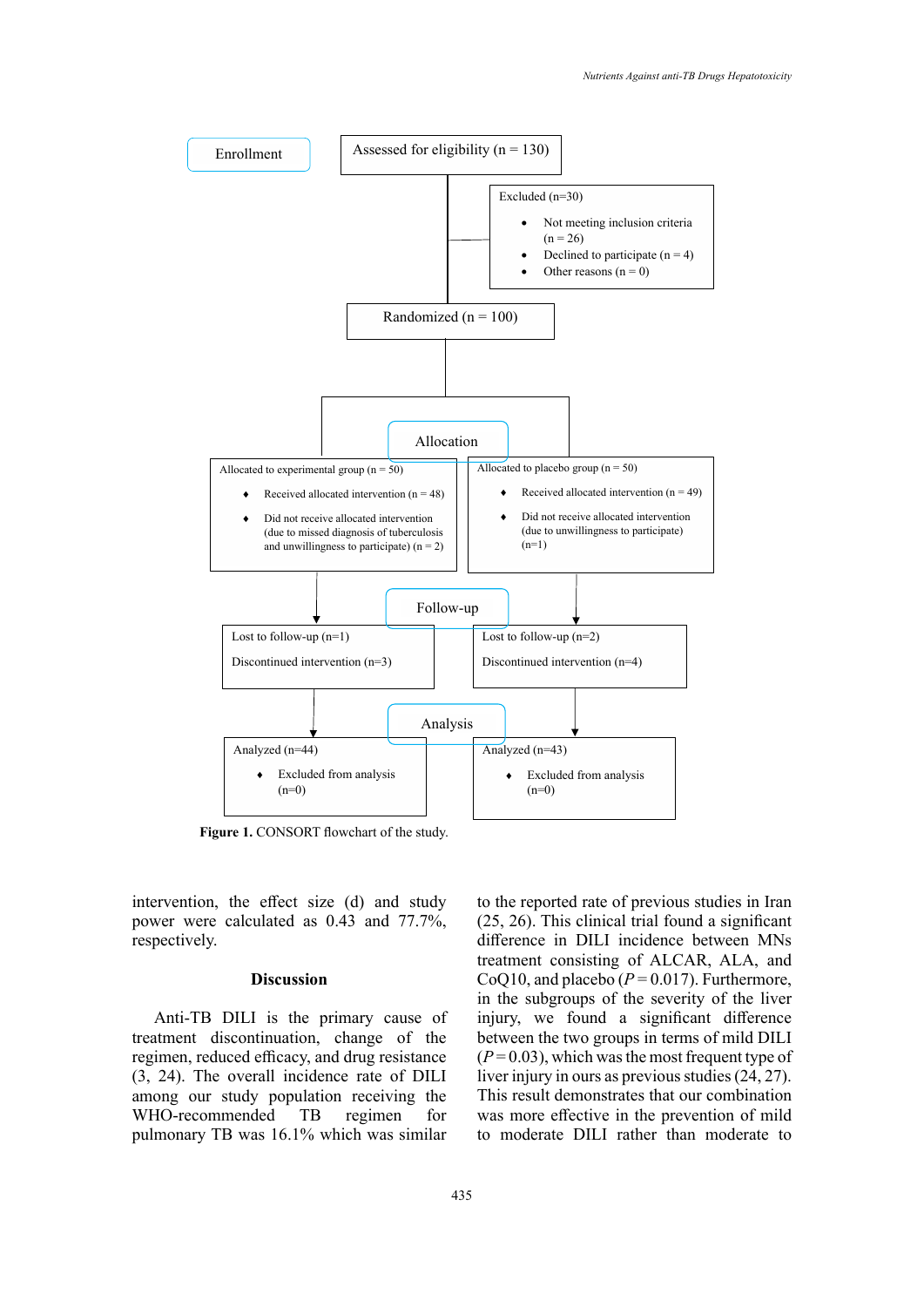| <b>Characteristics</b> | Placebo group<br>$(n = 43)$ | <b>Experimental group</b><br>$(n = 44)$ | P-value |  |
|------------------------|-----------------------------|-----------------------------------------|---------|--|
| Age (years)            | $54.5 \pm 16.5$             | $52.9 \pm 16.1$                         | 0.66    |  |
| <b>Sex</b>             |                             |                                         |         |  |
| Female                 | 21 (48.8)                   | 19(43.2)                                | 0.60    |  |
| Male                   | 22(51.2)                    | 25(56.8)                                |         |  |
| Nationality            |                             |                                         |         |  |
| <b>Iranian</b>         | 36(83.7)                    | 39 (88.6)                               | 0.51    |  |
| Non-Iranian            | 7(16.3)                     | 5(11.4)                                 |         |  |
| Rural residence        | 15(34.9)                    | 16(36.4)                                | 0.89    |  |
| Diabetes mellitus      | 7(16.3)                     | 5(11.4)                                 | 0.51    |  |
| Hypoalbuminemia        | 29(67.4)                    | 23(52.3)                                | 0.15    |  |
| Smoking                | 8 (18.6)                    | 6(13.6)                                 | 0.53    |  |
| <b>Baseline</b>        |                             |                                         |         |  |
| $ALT$ ( $IU/L$ )       | $21.91 \pm 9.53$            | $21.59 \pm 10.09$                       | 0.88    |  |
| AST (IU/L)             | $26.47 \pm 10.43$           | $26.16 \pm 8.83$                        | 0.99    |  |
| ALP (IU/L)             | $118.86 \pm 50.49$          | $111.27 \pm 25.27$                      | 0.71    |  |
| TBil $(mg/dL)$         | $0.80 \pm 0.26$             | $0.76 \pm 0.27$                         | 0.59    |  |
| Week 1                 |                             |                                         |         |  |
| $ALT$ (IU/L)           | $61.77 \pm 130.34$          | $26.14 \pm 20.30$                       | 0.06    |  |
| AST (IU/L)             | $58.60 \pm 87.72$           | $33.43 \pm 29.03$                       | 0.10    |  |
| ALP (IU/L)             | $175.28 \pm 52.36$          | $148.18 \pm 35.64$                      | 0.54    |  |
| TBil $(mg/dL)$         | $0.86 \pm 0.58$             | $0.8 \pm 0.47$                          | 0.73    |  |
| Week 2                 |                             |                                         |         |  |
| $ALT$ (IU/L)           | $78.80 \pm 118.28$          | $28.41 \pm 27.31$                       | 0.003   |  |
| AST (IU/L)             | $86.02 \pm 97.23$           | $36.27 \pm 36.43$                       | 0.003   |  |
| ALP (IU/L)             | $213.67 \pm 53.84$          | $194.75 \pm 41.54$                      | 0.44    |  |
| $T \text{Bil}$ (mg/dL) | $1.08 \pm 0.59$             | $0.98 \pm 0.51$                         | 0.52    |  |

**Table 1.** Baseline demographic, clinical, and laboratory characteristics of study patients.

T**able 2.** Comparison of the occurrence of liver injury in the two groups. All variables are expressed as frequency (%).

| Total<br>patients<br>$(n = 87)$ | Placebo group<br>$(n = 43)$ | <b>Experimental group</b><br>$(n = 44)$ | <i>P</i> -value |  |
|---------------------------------|-----------------------------|-----------------------------------------|-----------------|--|
| 53 (60.9)                       | 20(46.5)                    | 33(75)                                  | 0.006           |  |
| 20(23)                          | 12(27.9)                    | 8(18.2)                                 | 0.281           |  |
| 14 (16.1)                       | 11(25.6)                    | 3(6.8)                                  | 0.017           |  |
| 8(9.2)                          | 7(16.3)                     | 1(2.3)                                  | 0.030           |  |
| 4(4.6)                          | 3(7)                        | 1(2.3)                                  | 0.360           |  |
| 2(2.3)                          | 1(2.3)                      | 1(2.3)                                  |                 |  |
|                                 |                             |                                         |                 |  |

DILI: drug-induced liver injury.

Table 3. The association of baseline characteristics of patients with DILI according to univariate logistic regression analysis.

| <b>Characteristics</b> | <b>Without DILI</b> | With DILI        | <i>P</i> -value<br>$(n = 14)$ | OR    | 95% CI for OR |       |
|------------------------|---------------------|------------------|-------------------------------|-------|---------------|-------|
|                        | $(n = 73)$          |                  |                               |       | Lower         | Upper |
| Age (years)            | $53.67 \pm 16.3$    | $53.71 \pm 16.6$ | 0.99                          | 1.00  | 0.97          | 1.03  |
| Female                 | 32(43.8)            | 8(57.1)          | 0.36                          | 1.71  | 0.54          | 5.42  |
| Iranian Nationality    | 64 (87.7)           | 11(78.6)         | 0.37                          | 1.94  | 0.45          | 8.31  |
| Rural residence        | 29(39.7)            | 2(14.3)          | 0.09                          | 0.25  | 0.05          | 1.21  |
| Diabetes mellitus      | 8 (11)              | 4(28.6)          | 0.09                          | 3.25  | 0.82          | 12.82 |
| Hypoalbuminemia        | 39 (53.4)           | 13 (92.9)        | 0.02                          | 11.33 | 1.41          | 91.20 |
| Smoking                | 12 (16.4)           | 2(14.3)          | 0.84                          | 0.85  | 0.17          | 4.28  |
| Experimental group     | 41 $(56.2)$         | 3(21.4)          | 0.026                         | 0.21  | 0.06          | 0.83  |
| Placebo group          | 32(43.8)            | 11 (78.6)        | 0.026                         | 4.70  | 1.21          | 18.26 |

Age is expressed as mean  $\pm$  SD; the rest or variables are expressed as frequency (%). DILI: drug-induced liver injury; CI: confidence interval; OR: odds ratio; SD: standard deviation.

severe liver injury. According to the logistic regression analysis, the risk of DILI incidence in the experimental group was 0.25 times that of the placebo group indicating that the prophylactic use of this compound could prevent DILI.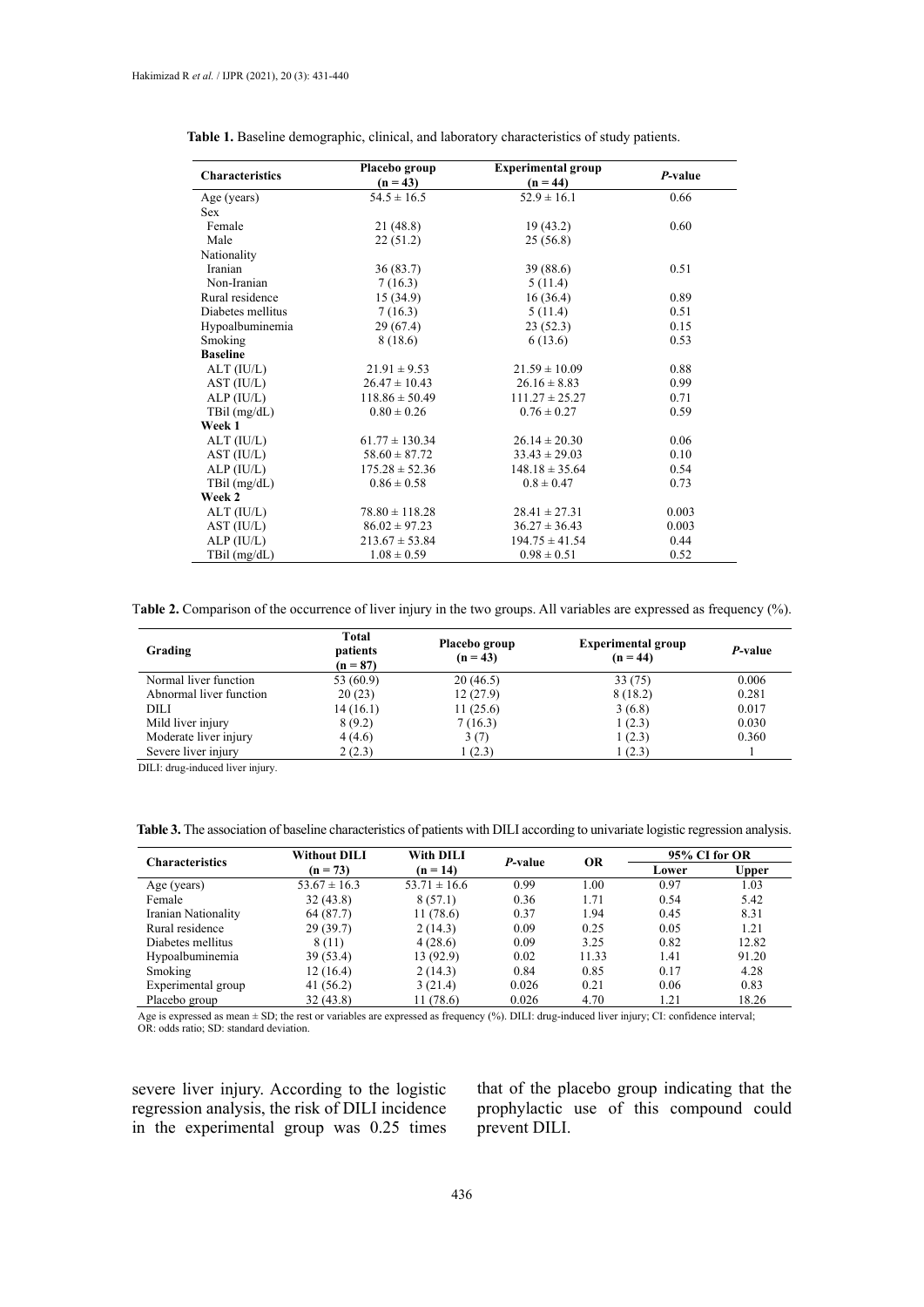ALT and AST are reliable markers of liver function and are known to be elevated in a variety of clinical conditions associated with liver damage (28). Regarding the results of LFTs, patients of the experimental group had significantly lower levels of ALT (~28 *vs*. 79 IU/L,  $P = 0.003$ ) and AST (~36 *vs.* 86 IU/L,  $P = 0.003$  compared to those of the placebo group at week 2 of treatment. This shows the potential of our experimental compound for inhibition of the elevation of liver enzymes resulting from liver injury.

Many risk factors for DILI have been reported. Among the most widely accepted risk factors are advanced age (above 60 years), female sex, slow acetylator status, malnutrition, HIV co-infection, and preexistent liver disease. In the present study, hypoalbuminemia (serum albumin less than 3.5 g/dL) was detected as a risk factor for anti-TB-induced hepatotoxicity, which is supported by some other reports (29, 30).

Although anti-TB drugs have been used for decades worldwide, the mechanism of ant-TB DILI is not fully understood. It has been suggested that OS/MDF may contribute to anti-TB DILI. Mitochondria are important targets in DILI. Free radical generation, loss of membrane potential, permeability transition, altered dynamics, and impaired biogenesis are the mitochondrial effects of RIF+INH. Though, it seems that the common process in drug-induced mitochondrial dysfunction is increased production of ROS, leading to induction of the mitochondrial permeability transition and triggering either an immune response or hepatic apoptosis/necrosis and subsequent cell death. Besides, recent evidence shows that mitochondrial perturbations also influence the recovery of hepatic function. In conclusion, DILI is associated with OS/MDF. Thus, mitochondrial-targeted treatments termed MN, including carnitine (or its derivatives), ALA, and CoQ10, may represent a novel therapeutic approach to prevent liver injury (4, 31).

Carnitine performs several essential functions, including transport of fatty acids, stabilization of cell membranes, and regulation of the mitochondrial acyl-CoA/ CoA ratio. Also, it has been shown to be a specific inhibitor of mitochondrial reactive

oxygen species. Carnitine derivatives reduce C-reactive protein (CRP) and tumor necrosis factor-alpha (TNF- $\alpha$ ), consequently improving liver function. ALCAR is more often used in research than L-carnitine, because it has more absorption through the small intestine and more passage across the blood-brain barrier (32, 33). Hamza *et al.* and Malaguarnera *et al.* have reported that the administration of carnitine could improve nonalcoholic fatty liver disease and nonalcoholic steatohepatitis. They suggested that carnitine could decrease the liver enzymes by reducing beta-oxidation and limiting oxidative stress in the mitochondria as well as modulating inflammatory response (33, 34). Lheureux *et al*. suggested that carnitine helps to protect the cell from the membrane-destabilizing effects of toxic acyl groups and, therefore, prevents intramitochondrial accumulation (7). Moreover, the potential hepatoprotective effect of carnitine against TB drugs has been demonstrated in one clinical study performed by Hatamkhani *et al.* in which the authors suggested that carnitine could improve liver function by decreasing oxidative stress, increasing free radical scavenging, improving mitochondrial function, and modulation of lipid peroxidation (35).

ALA functions both as a coenzyme for mitochondrial enzymes and as an ideal antioxidant. It can scavenge a number of free radicals, including ROS, regenerate endogenous antioxidants such as CoQ10 and glutathione, reduce lipid oxidation, and repair oxidatively damaged biomolecules. Therefore, it can be used to prevent or treat several pathological conditions mediated via oxidative stress and mitochondrial dysfunction (14, 36). Pari and Murugavel reported that, compared to silymarin as a hepatoprotective reference agent, orally administered ALA against chloroquine-induced hepatotoxicity in rats showed significantly improved levels of plasma antioxidants and GSH as well as decreased serum levels of AST, ALT, ALP, and TBil (37).

Considering the matched groups of our study, we can suggest that 2 weeks of adjuvant mitochondrial nutrients supplementation consisting of ALCAR, ALA, and CoQ10 has contributed to less development of anti-TB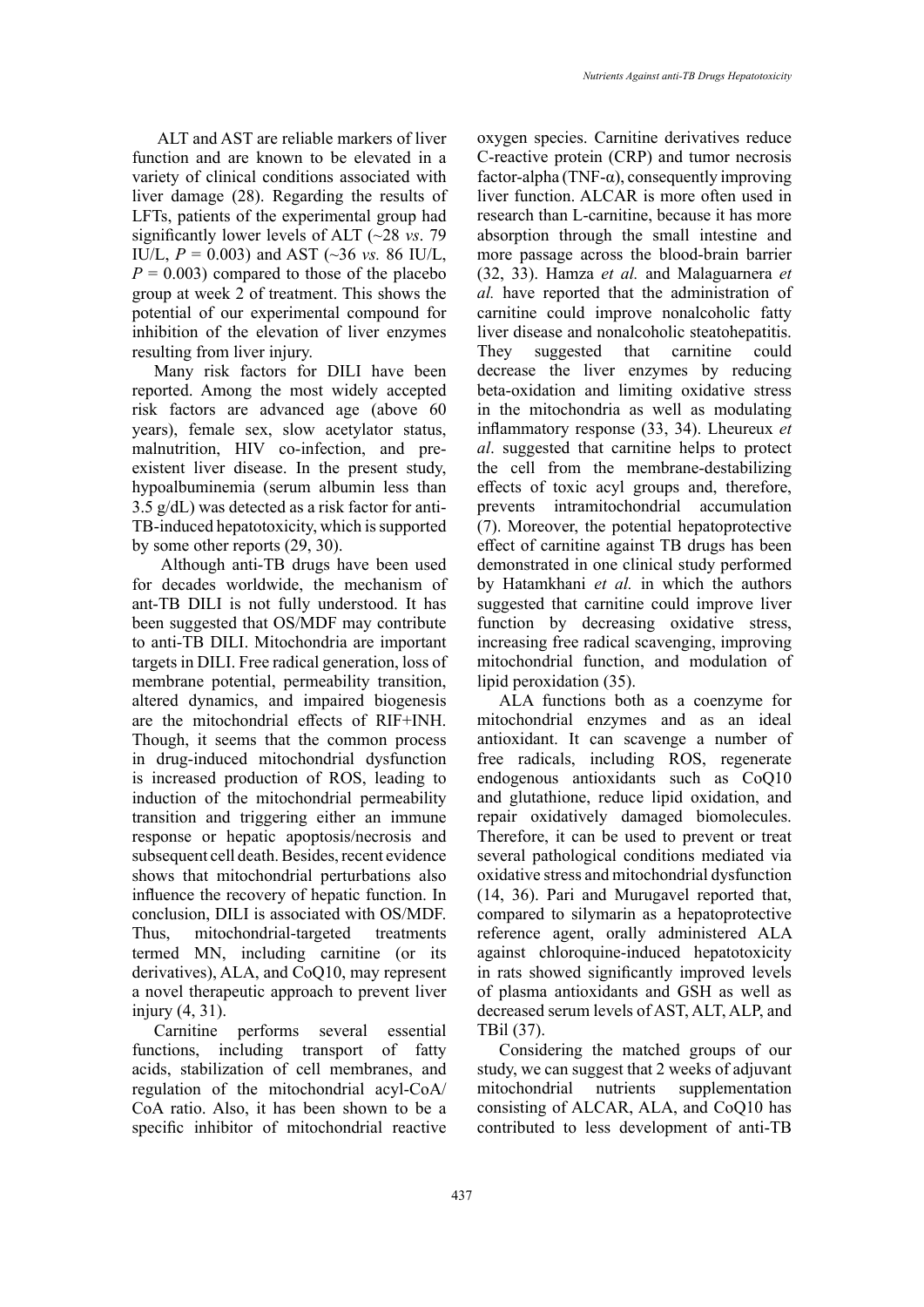DILI. This combination may have a potential hepatoprotective property during the shortterm treatment of anti-TB drugs.

The main limitations of our study were the short duration of the intervention, relatively small sample size, and lack of assessment of several other liver function tests, including serum albumin and international normalized ratio (INR).

In conclusion, based on the results, we propose that using optimal combinations of MNs including ALCAR, ALA, and CoQ10 to target OS/MDF may provide an effective strategy in preventing anti-TB DILI. Therefore, the combination could be considered as a potential supplement for patients receiving anti-TB agents. However, additional studies with larger sample sizes and longer duration are necessary to evaluate the exact effect of these MNs among special high-risk groups in the prevention of DILI.

#### **Acknowledgments**

This study was financially supported by the Vice-Chancellery for Research and Technology of Isfahan University of Medical Sciences. We would like to acknowledge Dr. Ali Safaei and the nursing personnel of Al-Zahra and Masih Daneshvari hospitals for their assistance.

# **Author contributions**

RS gave the study idea and designed it, and corrected the drafted manuscript. RH collected the data, performed the statistical analysis, and drafted the manuscript. FK and MM selected the eligible patients according to the inclusion criteria and followed them regarding the outcome measures. FD followed the patients in Masih Daneshvari hospital and corrected the drafted manuscript.

## **References**

- (1) World Health Organization, Global tuberculosis report 2018 [Cited 2018 September 18]. Available from: URL: http://www.who.int/tb/publications/ global\_report/en/.
- (2) Marjani M, Baghaei P, Dizaji MK, Bayani PG, Fahimi F, Tabarsi P and Velayati AA. Evaluation

of hepatoprotective effect of silymarin among under treatment tuberculosis patients: a randomized clinical trial. *Iran. J. Pharm. Res.* (2016) 15: 247-52.

- (3) Tao L, Qu X, Zhang Y, Song Y and Zhang SX. Prophylactic therapy of Silymarin (Milk Thistle) on antituberculosis drug-induced liver injury: a meta-analysis of randomized controlled trials. *Can. J*. *Gastroenterol. Hepatol*. (2019) 2019: 1-11.
- (4) Ramachandran A, Duan L, Akakpo JY and Jaeschke H. Mitochondrial dysfunction as a mechanism of drug-induced hepatotoxicity: current understanding and future perspectives. *J. Clin. Transl. Res.* (2018) 4: 75-100.
- (5) Rebouche CJ. Kinetics, pharmacokinetics, and regulation of l-carnitine and acetyl-l-carnitine metabolism. *Ann. N. Y. Acad. Sci.* (2004) 1033: 30- 41.
- (6) Alotaibi SA, Alanazi A, Bakheet SA, Alharbi NO and Nagi MN. Prophylactic and therapeutic potential of acetyl-l-carnitine against acetaminophen‐induced hepatotoxicity in mice. *J. Biochem. Mol. Toxicol.* (2016) 30: 5-11.
- (7) Lheureux PE, Penaloza A, Zahir S and Gris M. Science review: carnitine in the treatment of valproic acid-induced toxicity, what is the evidence? *Crit. Care* (2005) 9: 431–40.
- (8) Bodaghi NV, Sepand MR, Omidi A, Aghsami M, Seyednejad SA, Kasirzadeh S and Sabzevari O. Acetyl-l-carnitine attenuates arsenic-induced liver injury by abrogation of mitochondrial dysfunction, inflammation, and apoptosis in rats. *Environ. Toxicol. Pharmacol.* (2017) 58: 11-20.
- (9) Salehi B, Yilmaz YB, Antika G, Tumer TB, Mahomoodally MF, Lobine D, Akram M, Riaz M, Capanoglu E, Sharopov F, Martins N, Cho WC and Sharifi-Rad J. Insights on the use of α-lipoic acid for therapeutic purposes. *Biomolecules.* (2019) 9: 356.
- (10) Liakopoulos V, Roumeliotis S, Bozikas A, Eleftheriadis T and Dounousi E. Antioxidant supplementation in renal replacement therapy patients is there evidence. *Oxid. Med. Cell. Longev.* (2019) 12: 1-23.
- (11) Uskoković A, Dinić S, Grdović N, Arambašić Jovanović J, Vidaković M, Poznanović G and Mihailović M. Beneficial effects of α-lipoic acid in diabetes-and drug-induced liver injury. *Arch. Biol. Sci.* (2018) 70: 621-8.
- (12) Saad EI, El-Gowilly SM, Sherhaa MO and Bistawroos AE. Role of oxidative stress and nitric oxide in the protective effects of alpha-lipoic acid and aminoguanidine against isoniazid-rifampicininduced hepatotoxicity in rats. *Food Chem. Toxicol.*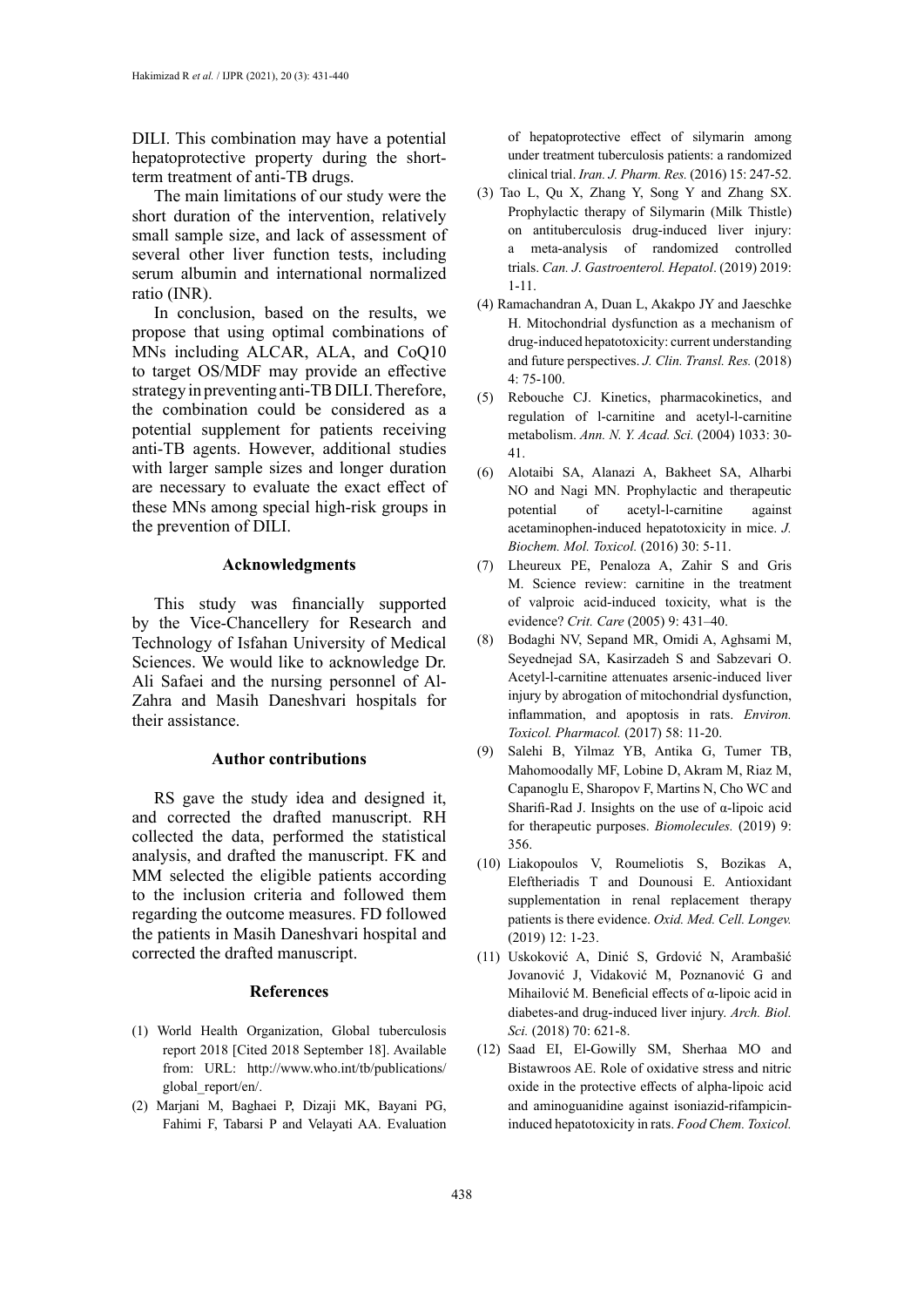(2010) 48: 1869-75.

- (13) Ernster L and Dallner G. Biochemical, physiological and medical aspects of ubiquinone function. *Biochim. Biophys. Acta.* (1995) 1271: 195-204.
- (14) Fouad AA and Jresat I. Hepatoprotective effect of coenzyme Q10 in rats with acetaminophen toxicity. *Environ. Toxicol. Pharmacol.* (2012) 33: 158-67.
- (15) Vasiliev AV, Martinova EA, Sharanova NV and Gapparov MM. Effects of coenzyme Q10 on rat liver cells under conditions of metabolic stress. *Bull. Exp. Biol. Med.* (2011) 150: 416-9.
- (16) Baskaran UL and Sabina EP. The food supplement coenzyme Q10 and suppression of antitubercular drug-induced hepatic injury in rats: the role of antioxidant defense system, anti-inflammatory cytokine IL-10. *Cell. Biol. Toxicol.* (2015) 31: 211- 9.
- (17) Liu J, Shen W, Zhao B, Wang Y, Wertz K, Weber P and Zhang P. Targeting mitochondrial biogenesis for preventing and treating insulin resistance in diabetes and obesity: Hope from natural mitochondrial nutrients. *Adv. Drug Deliv. Rev.* (2009) 61: 1343-52.
- (18) Leong JY, Merwe J, Pepe S, Bailey M, Perkins A, Lymbury R, Esmore D, Marasco S and Rosenfeldt F. Perioperative metabolic therapy improves redox status and outcomes in cardiac surgery patients: a randomized trial. *Heart Lung Circ.* (2010) 19: 584- 91.
- (19) Liu J, Peng Y, Feng Z, Shi W, Qu L, Li Y, Liu J and Long J. Reloading functionally ameliorates disuseinduced muscle atrophy by reversing mitochondrial dysfunction, and similar benefits are gained by administering a combination of mitochondrial nutrients. *Free Radical Bio. Med.* (2014) 69: 116- 28.
- (20) Kathirvel E, Morgan K, French SW and Morgan TR. Acetyl-L-carnitine and lipoic acid improve mitochondrial abnormalities and serum levels of liver enzymes in a mouse model of nonalcoholic fatty liver disease. *Nutr. Res.* (2013) 33: 932-41.
- (21) World Medical Association. World Medical Association Declaration of Helsinki: Ethical Principles for Medical Research Involving Human Subjects. *JAMA.* (2013) 310: 2191-94.
- (22) Felix-Getzik E, Murray YA and Nigro SC. Interpretation of clinical laboratory tests. In: Zeind CS and Carvalho MG. (eds.) *Applied Therapeutics,*  The Clinical Use of Drugs. 11<sup>th</sup> ed. Woltewrs Kluwer, Philadelphia (2018) 19.
- (23) Saukkonen JJ, Cohn DL, Jasmer RM, Schenker S, Jereb JA, Nolan CM, Peloquin CA, Gordin FM, Nunes D, Strader DB, Bernardo J, Venkataramanan

R and Sterling TR. An official ATS statement: hepatotoxicity of antituberculosis therapy. *Am. J. Respir. Crit. Care Med.* (2006) 174: 935-52.

- (24) Chu NH, Li L, Zhang X, Gu J, Du YD, Cai C and Xiao HP. Role of bicyclol in preventing druginduced liver injury in tuberculosis patients with liver disease. *Int. J. Tuberc. Lung Dis.* (2015) 19: 475-80.
- (25) Baghaei P, Tabarsi P, Chitsaz E, Saleh M, Marjani M, Shemirani S, Pooramiri MV, Kazempour M, Farnia P, Fahimi F, Mansouri D and Masjedi M. Incidence, clinical and epidemiological risk factors, and outcome of drug-induced hepatitis due to antituberculous agents in new tuberculosis cases. *Am. J. Ther.* (2010) 17: 17-22.
- (26) Tabarsi P, Fahimi F, Heidarzadeh N, Haghgoo R, Kazempour M, Masjedi M and Velayati AA. The effect of Garcin® in preventing AntiTB-induced hepatitis in newly diagnosed tuberculosis patients. *Iran. J. Pharm. Res.* (2014) 13: 169-76.
- (27) Gu J, Tang SJ, Tan SY, Wu Q, Zhang X, Liu CX, Gao XS, Yuan BD, Han LJ, Gao AP, Wu MY, Huang LH, Ma J and Xiao HP. An openlabel, randomized and multi-center clinical trial to evaluate the efficacy of Silibinin in preventing drug-induced liver injury. *Int. J. Clin. Exp. Med.* (2015) 8: 4320-27.
- (28) Gulati K, Ray A and Vijayan VK. Assessment of protective role of polyherbal preparation, Livina, against anti-tubercular drug induced liver dysfunction. *Indian J. Exp. Biol.* (2010) 48: 318-  $22.$
- (29) Emrani Z, Shojaei E and Khalili H. Ginger for Prevention of Antituberculosis-induced Gastrointestinal Adverse Reactions Including Hepatotoxicity: A Randomized Pilot Clinical Trial. *Phytother. Res.* (2016) 30: 1003-9.
- (30) Gaude GS, Chaudhury A and Hattiholi J. Druginduced hepatitis and the risk factors for liver injury in pulmonary tuberculosis patients. *J. Family Med. Prim. Care* (2015) 4: 238–43.
- (31) Pagano G, Aiello Talamanca A, Castello G, Cordero MD, d'Ischia M, Gadaleta MN, Pallardó FV, Petrović S, Tiano L and Zatterale A. Current experience in testing mitochondrial nutrients in disorders featuring oxidative stress and mitochondrial dysfunction: rational design of chemoprevention trials. *Int. J. Mol. Sci.* (2014) 15: 20169-208.
- (32) National Institutes of Health. Office of Dietary Supplements. Carnitine Fact Sheet for Health Professionals. Carnitine: What is it? [Cited 2015 November 8]. Available from: URL: https://ods.od.nih.gov/factsheets/Carnitine-